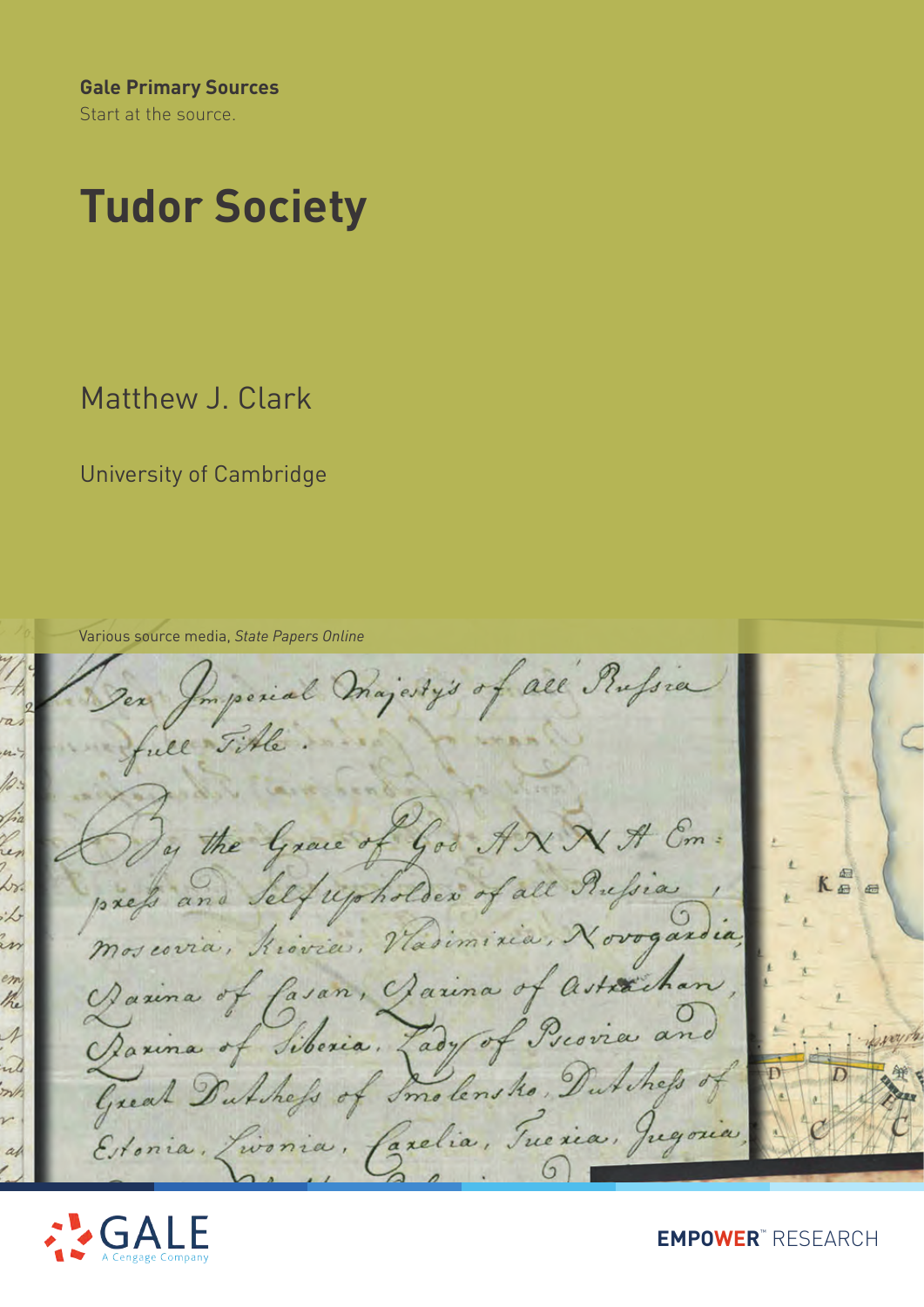English society in the sixteenth and early seventeenth centuries experienced intense social change.[1] The national population was increasing rapidly: from around three million in 1541, it had risen to over five million at the time of Elizabeth's death in 1603, and would continue rising to reach a high of almost six and a half million in the 1650s.<sup>[2]</sup> Although people at the time had no way of measuring demographic change, they certainly noticed and commented on its effects. Above all, they felt it in their pockets. The most telling effect of the rise in population was inflation as supply, particularly of basic foodstuffs, failed to keep up with demand. It has been calculated that the price of staple foods rose sixfold between 1500 and the early 1600s, with almost half of that growth occurring in the years after 1570.[3]

At the same time, the rise in population lessened the demand for labour and contributed to a fall in the value of wages. This posed a problem for the wagedependent labourer, who in different parts of the kingdom might account for anywhere between one quarter and two-thirds of the population. Measured against rising prices, wages in 1600 were worth only half of what they had been in 1500, and little more than a third of their 1450-75 level.<sup>[4]</sup> The impoverishment of the labouring poor was one of the most significant social trends in the sixteenth century, out of which was born an economy of makeshifts as people sought to make ends meet in whatever ways they could find.<sup>[5]</sup>

For others, however, inflation presented opportunities for gain. In the countryside, the great landlords (England's aristocracy and gentry) were able to take advantage of land hunger to charge their tenants higher rents. Also gaining from the rise in prices were the yeoman farmers. They were able to produce enough to

feed themselves and their families, with a surplus left over to take to market. As many farmers employed labourers, the falling value of wages was to their advantage, serving to increase profits.<sup>[6]</sup> The prosperity of the sixteenth century yeomanry is evident in what has been dubbed the great rebuilding of rural England, as newly rich farmers enlarged, improved and beautified their houses.<sup>[7]</sup>

#### **Rural and Urban Society**

Although some three-quarters of England's population lived and worked in rural communities, urban society ought not to be overlooked. Towns were important as religious and political centres, and also as sites for markets where agricultural produce was bought and sold. Towns ranged in size. The major urban centres Norwich, York, Bristol, Exeter and Newcastle each had populations of between eight and twelve thousand in 1520, rising to between nine and fifteen thousand in 1603. At the other end of the scale were some five to six hundred smaller settlements with populations of no more than a few hundred which were differentiated from villages only through possession of a market. As in the countryside, rising prices benefited certain groups. The increasing wealth of mercantile elites was a subject for contemporary comment.<sup>[8]</sup>

Even the largest urban centres were dwarfed by London, whose population in 1550 already stood at 120,000, rising dramatically to around 200,000 in 1600. The astonishing fact is that at all times during this period the death rate in London exceeded the birth rate, so that the growth in population must have been fuelled entirely by migration. It has been calculated that as many as twelve thousand migrants travelled to London every year. The vast majority of these were drawn from



**EMPOWER**" RESEARCH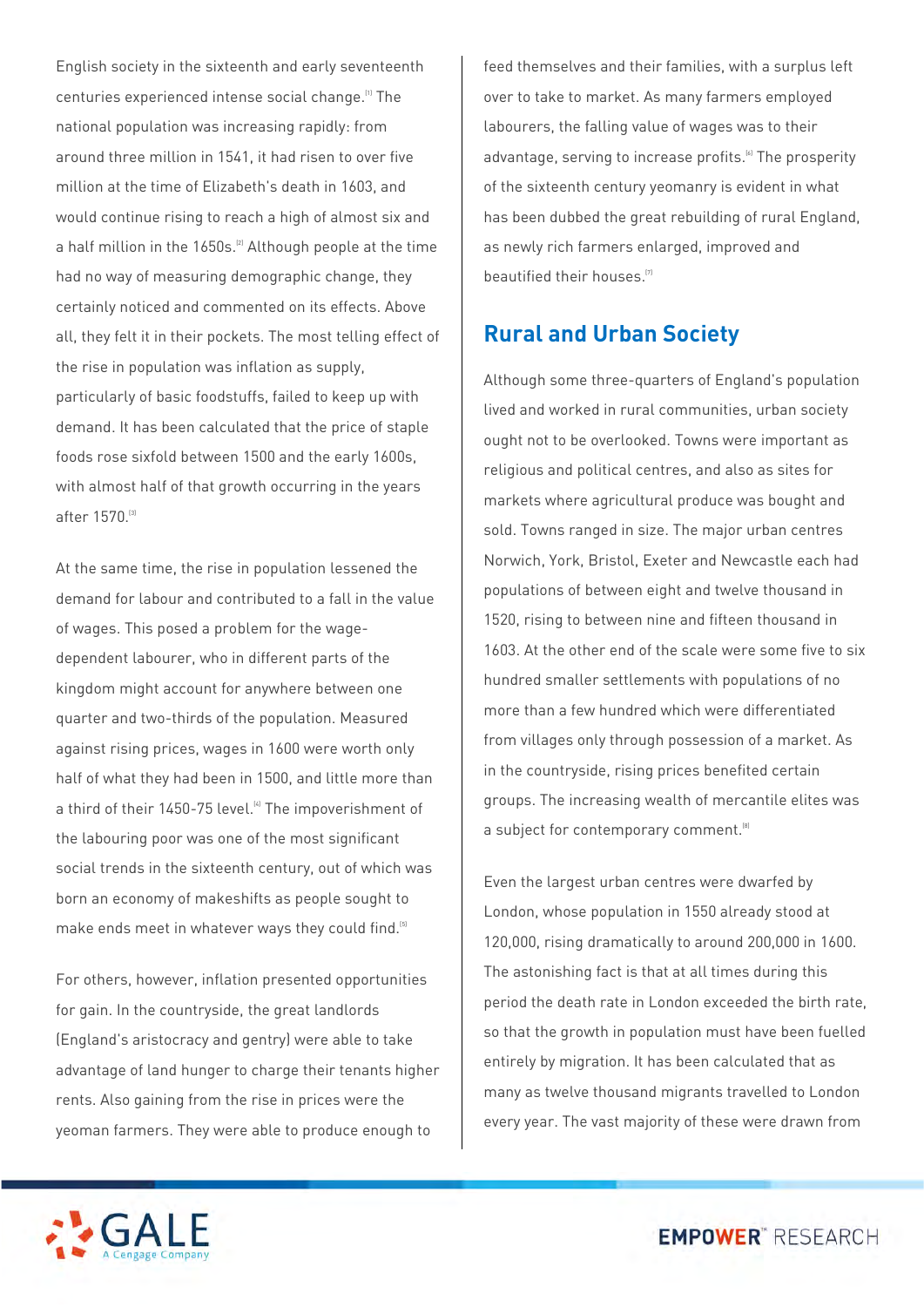the ranks of the rural poor, forced out of their communities by worsening conditions and the shortage of resources. They tended to congregate in the northern suburbs of the city, in overcrowded tenements where mortality rates as a result of endemic disease were exceptionally high.<sup>[9]</sup>

### **The Social Hierarchy**

Tudor society, then, was inherently and increasingly unequal. Men found different ways of describing their society. Accounts penned by members of the elite tended to describe a God-given hierarchy based on the notion of the great chain of being. They viewed their society as divided into three or four estates or degrees of people: the aristocracy and gentry; the citizens or freemen in the towns; the yeomanry in the countryside; and the fourth sort who had no voice nor authoritie in our common wealth onelie to be ruled, not to rule other.[10]

A more common way of describing society was through what Keith Wrightson has termed the language of sorts. This language tended to divide society into two basic groupings of rich and poor, perhaps reflecting the marked social polarisation of late sixteenth-century society. In the surviving source material we see it used most commonly by people of higher social status who defined themselves as the better sort in contrast to the meaner or baser sorts. Wrightson has described the language of sorts as pregnant with social conflict.<sup>[11]</sup>

Towards the end of the sixteenth century, a third group, the middling sorts, also began to be mentioned. The term seems to have been used most commonly as a form of self-description by men of yeoman or mercantile background, and by the newly rich in

particular, as a means of expressing a separate identity and claim to respectability.<sup>[12]</sup> It is altogether harder to assess the terms of social description used by society's poor. This is mainly due to the nature of the source material. When the voices of the poor were recorded at all it was generally in the formal setting of the courtroom, a forum in which people might be expected to have moulded their behaviour and language to conform to official expectations. Recent research has begun to suggest, however, that when freed from official restraint, the poor expressed a strong sense of social injustice and hostility towards the rich.<sup>[13]</sup>

#### **Sources for Social History**

These various themes and problems are illuminated only haphazardly in the State Papers. While the social historians main sources are printed tracts, diaries, private papers and correspondence of the gentry, or the records of the criminal and equity courts, the State Papers are valuable as a source for investigating the attitudes of England's governors to social change. Social mobility was seen to pose a threat to social order. Governors expressed anxiety about the growing wealth of the self-styled middling sorts, which they believed undermined societys hierarchical ordering. They were also anxious that the newly rich men of secrete wealthe were not being properly assessed for the purposes of taxation and other levies.

For the most part such attitudes are stated only implicitly, and a knowledge of the context of social discourse is necessary to uncode the references. Lady Mary Sidneys letter to Burghley requesting that her husband *not* be made a lord because they were unable to afford the requisite lifestyle, for instance, makes sense when read against the background of an elite



**EMPOWER**" RESEARCH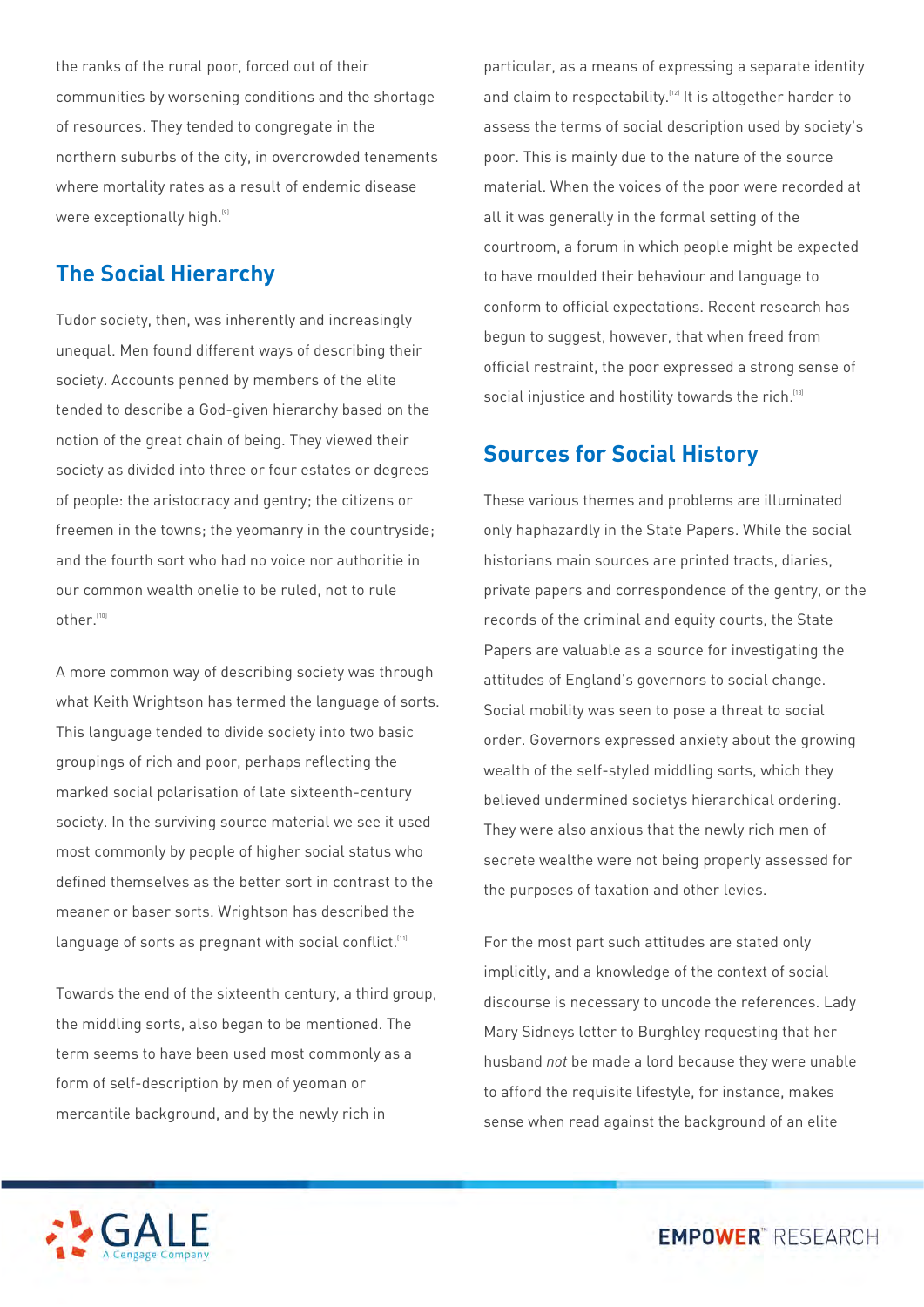social ideology which stressed hierarchy and the visible display of status as vital for the peaceful ordering of society.<sup>[14]</sup> Similarly, anxieties about the increasing wealth of the middling sorts ought to be investigated within the wider context of debates about the nature of true gentility, and in particular set against the voices of men like John Ferne who desired to keep the shining ranks of the nobility and gentry safe from the contamination of new money.[15]

All in all, the official view of society seems to have been rather a bleak one. The meaner sort were viewed with suspicion as unruly, dangerous and seditious. The Councils pessimistic outlook was reinforced by the almost endless reports they received reporting cases of seditious speech, disturbance and riot. One historian has described the Council as the centre of a vortex ... recipient of incoming reports which by their number and repetition (and sometimes the conscious intention of correspondents who sought government action) distorted and exaggerated the reality of disorder.<sup>[16]</sup> By the end of the century the government was prone to over-reaction, demanding the excessively severe punishment of rioters and others who disturbed the public peace.

Reports of riot reflect the prejudices of England's ruling elites who viewed the poor as inherently violent and disordered. However, such reports can also reveal a great deal about the nature and timing of popular disturbance, provided always that the authors agenda is taken into account. Reports of food riots in the 1580s, for instance, allow us to explore the relationship between riot and dearth, as well as illuminating the generally orderly behaviour of the crowd and its attitude to authority. Similarly, an exploration of the State Papers for the reign of Edward VI can reveal

important details relating to popular disturbance during the 1549 uprisings. For instance, the material allows us to measure the incidence of small-scale skirmishes away from the focal points of disorder in East Anglia and the West Country as well as to investigate the governments response to those disturbances.

Official attitudes to social change were reflected in policy, above all in the development of poor law legislation. Through statute, royal proclamation and conciliar orders, the Tudor regimes sought to tackle perceived social crisis and to control the activities of the poor. In general, Tudor policy towards poor relief was based on a distinction between the deserving poor (those unable to work through sickness, disability or age), who were to be provided with relief; and the undeserving (those considered able but too idle to work), who were to be punished. Wandering beggars, Egyptians, rogues and vagabonds were generally ordered to be whipped and sent home: they were put in their place both socially and geographically.

#### **Social Policy**

State Papers are a useful source for studying the evolution of social policy. However, it must be noted that the evidence they provide is not systematic. Parliamentary statutes and royal proclamations are in many ways more valuable.<sup>[17]</sup> These were, however, only the final products of the deliberative process. Drafts of legislation contained in the State Papers make it possible to uncover some of the processes by which policy was formed, as well as revealing some of the proposed experiments that never made it on to the statute books. Edward VIs government, for example,

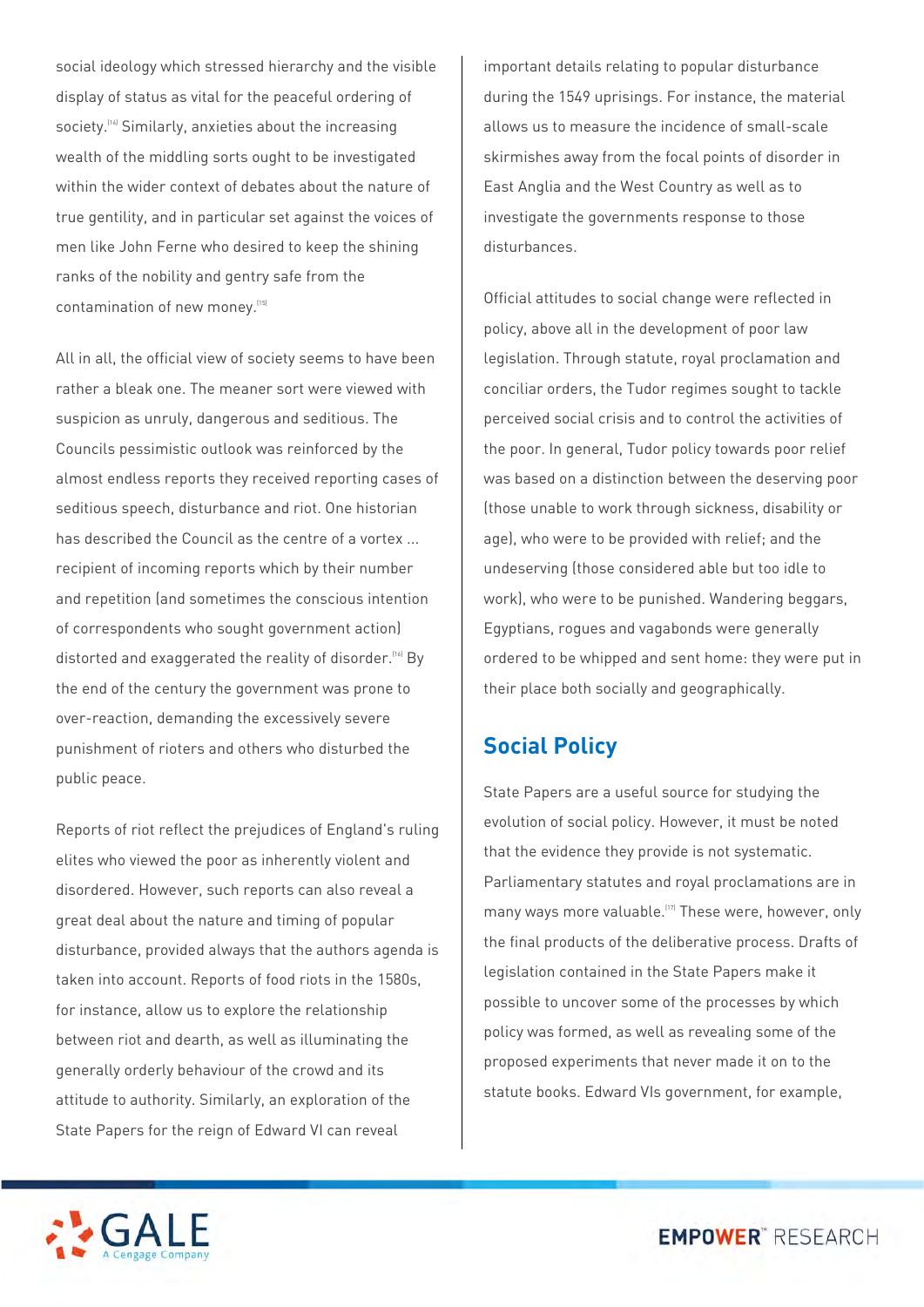considered proposals to redistribute the profits of the law courts in poor relief.

The greatest threat to social order was posed by dearth. Harvest failures exacerbated rising prices, pushing the poor to the very edge of subsistence. In the sixteenth century, grain shortages were usually blamed on the covetous actions of greedy individuals who were accused of hoarding grain in order artificially to raise prices. Thus, the Council ordered barns to be searched, and sought to regulate the markets to ensure grain was sold at a just price. When the government was slow to respond, it is evident that ordinary people in the localities were ready to demand action. Men expected traditional remedies to be supplied; the regulation of the grain trade was seen as the routine response to dearth<sup>[18]</sup>

Studies of the evolution of social policy stand at the interface between social and political history. Examinations of governmental responses to social crisis allow us to measure the growing pretensions of the Tudor State. Historians have noted what they call an increase in governance over the course of the sixteenth century, as ever more aspects of peoples' lives came to be regulated. The growth of government was not driven solely from above, however. Local governors, concerned with the preservation of order in their communities, sought to understand the causes of disorder and proposed possible solutions.

Correspondence between central and local governors, much of it preserved in the State Papers, suggests that the Council listened to a range of views, and that policy resulted from processes of consultation and negotiation.<sup>[19]</sup>

#### **NOTES**

<sup>[\[1\]](http://go.galegroup.com/mss/researchTools.do?userGroupName=webdemo&prodId=SPOL#_ednref1)</sup> The clearest overview of social change in this period is provided by J. A. Sharpe, Early Modern England: A Social History, 1550-1760 (2nd ed., London, 1997). Like so many social histories of the period, Sharpe's work sadly overlooks the first half of the sixteenth century. One valuable exception is Joyce Youings, Sixteenth Century England (London, 1984). Despite its focus on the later sixteenth and seventeenth centuries, Keith Wrightson's English Society, 1580- 1680 (London, 1982) remains essential reading.

 $[2]$  E. A. Wrigley and R. S. Schofield, The Population History of England, 1541-1871: A Reconstruction (Cambridge, 1981). The findings of this monumental study are usefully summarised in R. A. Houston, The Population History of Britain and Ireland, 1500-1750 (Basingstoke, 1992).

<sup>[\[3\]](http://go.galegroup.com/mss/researchTools.do?userGroupName=webdemo&prodId=SPOL#_ednref3)</sup> R. B. Outhwaite, Inflation in Tudor and Early Stuart England (London, 1969).

<sup>[\[4\]](http://go.galegroup.com/mss/researchTools.do?userGroupName=webdemo&prodId=SPOL#_ednref4)</sup> E. H. Phelps Brown and S. V. Hopkins, Seven Centuries of Building Wages, in Essays in Economic History, ed. E. M. Carus-Wilson, (London, 1962), vol. 2.

 $5$  The limited options available to the poor are discussed in S. Hindle, On the Parish? The Micro-Politics of Poor Relief in Rural England, c.1550-1750 (Oxford, 2004).

 $69$  K. Wrightson, Earthly Necessities: Economic Lives in Early Modern Britain (New Haven, 2000).

[\[7\]](http://go.galegroup.com/mss/researchTools.do?userGroupName=webdemo&prodId=SPOL#_ednref7) W. G. Hoskins, The Great Rebuilding, History Today, 5:2 (1955), pp. 104-11.

 $[8]$  P. Clark and P. Slack, English Towns in Transition, 1500-1700 (Oxford, 1976).

[\[9\]](http://go.galegroup.com/mss/researchTools.do?userGroupName=webdemo&prodId=SPOL#_ednref9) R. Finlay, Population and Metropolis: The Demography of London, 1580-1650 (Cambridge, 1981).

[\[10\]](http://go.galegroup.com/mss/researchTools.do?userGroupName=webdemo&prodId=SPOL#_ednref10) Versions of this type of account available in printed sources include William Harrison, The Description of England, ed. G. Edelen (Ithaca, N.Y., 1968); and Sir Thomas Smith, De Republica Anglorum, ed. M. Dewar (Cambridge, 1982).

 $1111$  Wrightson has advanced these arguments in a number of essays and articles. Among the most accessible are: Estates, Degrees and Sorts in Tudor and Stuart England, History Today, 37:1 (1987), 17-22; and Estates, Degrees and Sorts: Changing Perceptions of Society in Tudor and Stuart England, in Language, History and Class, , ed. Penelope J. Corfield (Oxford, 1991).

[\[12\]](http://go.galegroup.com/mss/researchTools.do?userGroupName=webdemo&prodId=SPOL#_ednref12) J. Barry and C. Brooks, eds., The Middling Sort of People: Culture, Society and Politics in England, 1550-1800(Basingstoke, 1994).

[\[13\]](http://go.galegroup.com/mss/researchTools.do?userGroupName=webdemo&prodId=SPOL#_ednref13) A. Wood, Poore Men Woll Speke One Daye: Plebeian Languages of Deference and Defiance in England, c.1520-1640, in The Politics of the Excluded, c.1500-1850, ed. T. Harris (Basingstoke, 2001).



**EMPOWER**" RESEARCH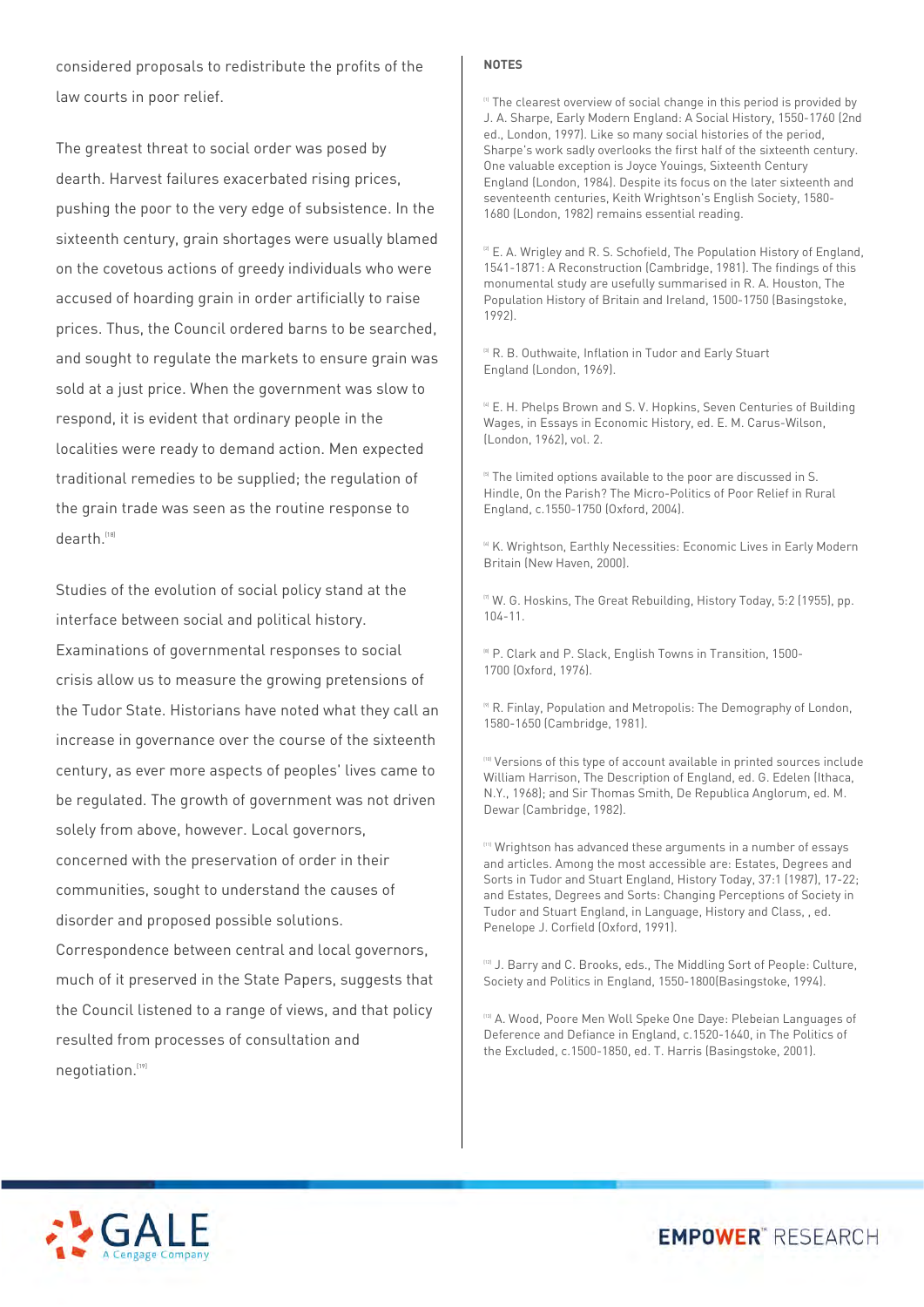$114$  An illuminating discussion of the relationship between status and display is provided by N. Cooper, Rank, Manners and Display: The Gentlemanly House, 1500-1750, Transactions of the Royal Historical Society, 12 (2002), pp. 291-310.

[\[15\]](http://go.galegroup.com/mss/researchTools.do?userGroupName=webdemo&prodId=SPOL#_ednref15) J. Ferne, The Blazon of Gentrie (London, 1586). The contours of this debate are explored in F. Heal and C. Holmes, The Gentry in England and Wales, 1500-1700 (London, 1994).

[\[16\]](http://go.galegroup.com/mss/researchTools.do?userGroupName=webdemo&prodId=SPOL#_ednref16) J. Walter, A Rising of the People? The Oxfordshire Rising of 1596, Past and Present, 107 (1985), pp. 90-143 (138).

 $117$  These formed the basis for Paul Slacks classic study, Poverty and Policy in Tudor and Stuart England (London, 1988).

[\[18\]](http://go.galegroup.com/mss/researchTools.do?userGroupName=webdemo&prodId=SPOL#_ednref18) P. Slack, Dearth and Social Policy in Early Modern England, Social History of Medicine, 5 (1992), pp. 1-17.

 $199$  See the chapters relating to social policy in S. Hindle, The State and Social Change in Early Modern England, c1550-1640 (Basingstoke, 2000); and M. J. Braddick, State Formation in Early Modern England, c.1550-1700(Cambridge, 2000).